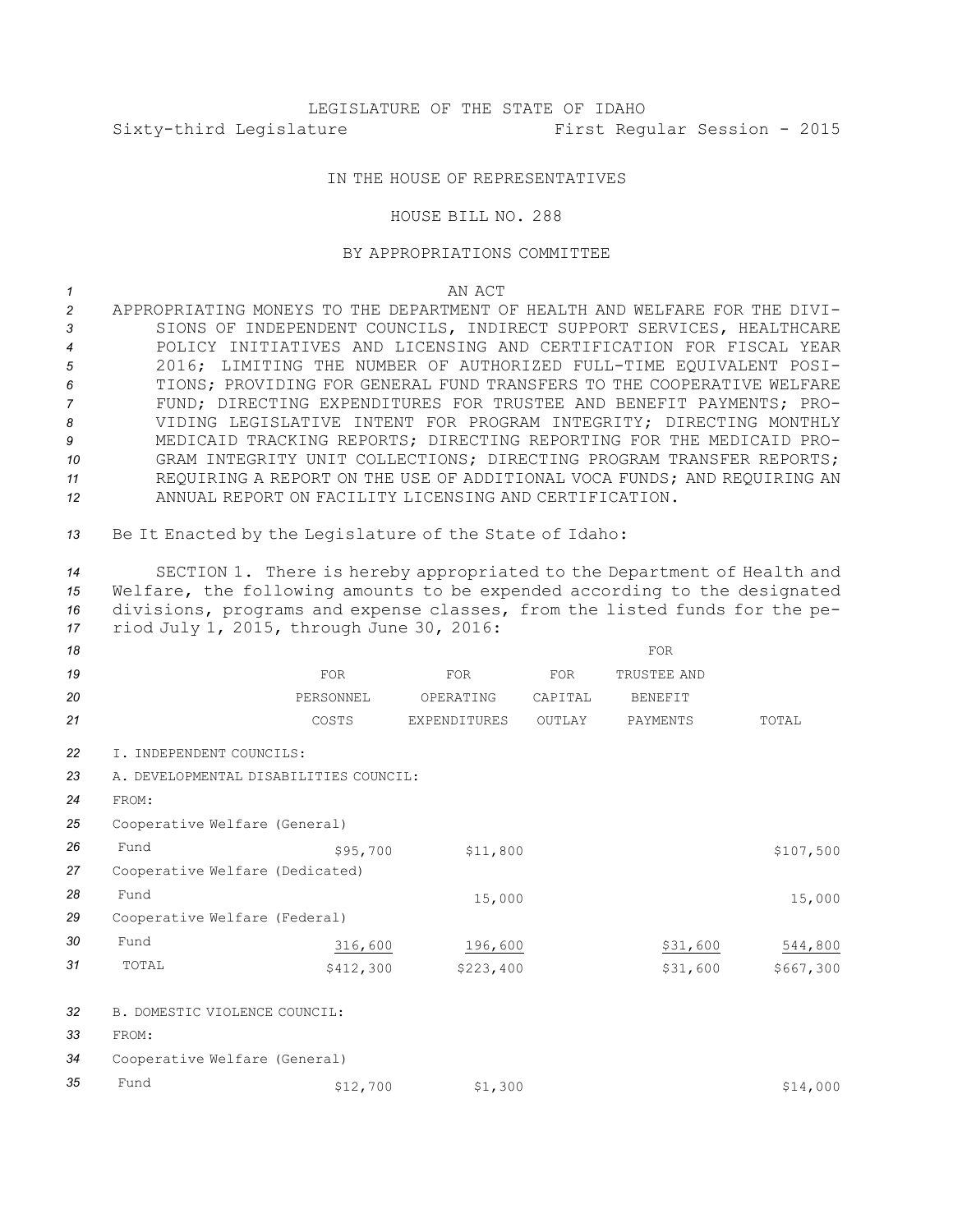| 1              |                                     |                |                         |          | FOR            |              |
|----------------|-------------------------------------|----------------|-------------------------|----------|----------------|--------------|
| $\overline{c}$ |                                     | <b>FOR</b>     | <b>FOR</b>              | FOR      | TRUSTEE AND    |              |
| 3              |                                     | PERSONNEL      | OPERATING               | CAPITAL  | <b>BENEFIT</b> |              |
| 4              |                                     | COSTS          | EXPENDITURES            | OUTLAY   | PAYMENTS       | TOTAL        |
| 5              | Domestic Violence Project           |                |                         |          |                |              |
| 6              | Fund                                | 170,100        | 263,200                 |          | \$171,800      | 605,100      |
| 7              | Cooperative Welfare (Dedicated)     |                |                         |          |                |              |
| 8              | Fund                                |                | 20,000                  |          |                | 20,000       |
| 9              | Cooperative Welfare (Federal)       |                |                         |          |                |              |
| 10             | Fund                                | 109,700        | 166,900                 |          | 7,415,400      | 7,692,000    |
| 11             | TOTAL                               | \$292,500      | \$451,400               |          | \$7,587,200    | \$8,331,100  |
| 12             | DIVISION TOTAL                      | \$704,800      | \$674,800               |          | \$7,618,800    | \$8,998,400  |
| 13             | II. INDIRECT SUPPORT SERVICES:      |                |                         |          |                |              |
| 14             | FROM:                               |                |                         |          |                |              |
| 15             | Cooperative Welfare (General)       |                |                         |          |                |              |
| 16             | Fund                                | \$10, 186, 400 | \$6,274,200             |          |                | \$16,460,600 |
| 17             | Cooperative Welfare (Dedicated)     |                |                         |          |                |              |
| 18             | Fund                                | 2,901,500      | 1,605,600               |          |                | 4,507,100    |
| 19             | Cooperative Welfare (Federal)       |                |                         |          |                |              |
| 20             | Fund                                | 10,293,600     | 6,796,600               |          |                | 17,090,200   |
| 21             | TOTAL                               | \$23,381,500   | \$14,676,400            |          |                | \$38,057,900 |
| 22             | III. HEALTHCARE POLICY INITIATIVES: |                |                         |          |                |              |
| 23             | FROM:                               |                |                         |          |                |              |
| 24             | Cooperative Welfare (Federal)       |                |                         |          |                |              |
| 25             | Fund                                | \$600,000      | \$8,172,100             |          |                | \$8,772,100  |
| 26             | IV. LICENSING AND CERTIFICATION:    |                |                         |          |                |              |
| 27             | FROM:                               |                |                         |          |                |              |
| 28             | Cooperative Welfare (General)       |                |                         |          |                |              |
| 29             | Fund                                | \$1,388,500    | \$273,300               | \$2,100  |                | \$1,663,900  |
| 30             | Cooperative Welfare (Dedicated)     |                |                         |          |                |              |
| 31             | Fund                                | 743,000        | 12,200                  |          |                | 755,200      |
| 32             | Cooperative Welfare (Federal)       |                |                         |          |                |              |
| 33             | Fund                                | 3, 256, 700    | 622,500                 | 7,900    |                | 3,887,100    |
| 34             | TOTAL                               | \$5,388,200    | \$908,000               | \$10,000 |                | \$6,306,200  |
| 35             | GRAND TOTAL                         | \$30,074,500   | $$24,431,300$ $$10,000$ |          | \$7,618,800    | \$62,134,600 |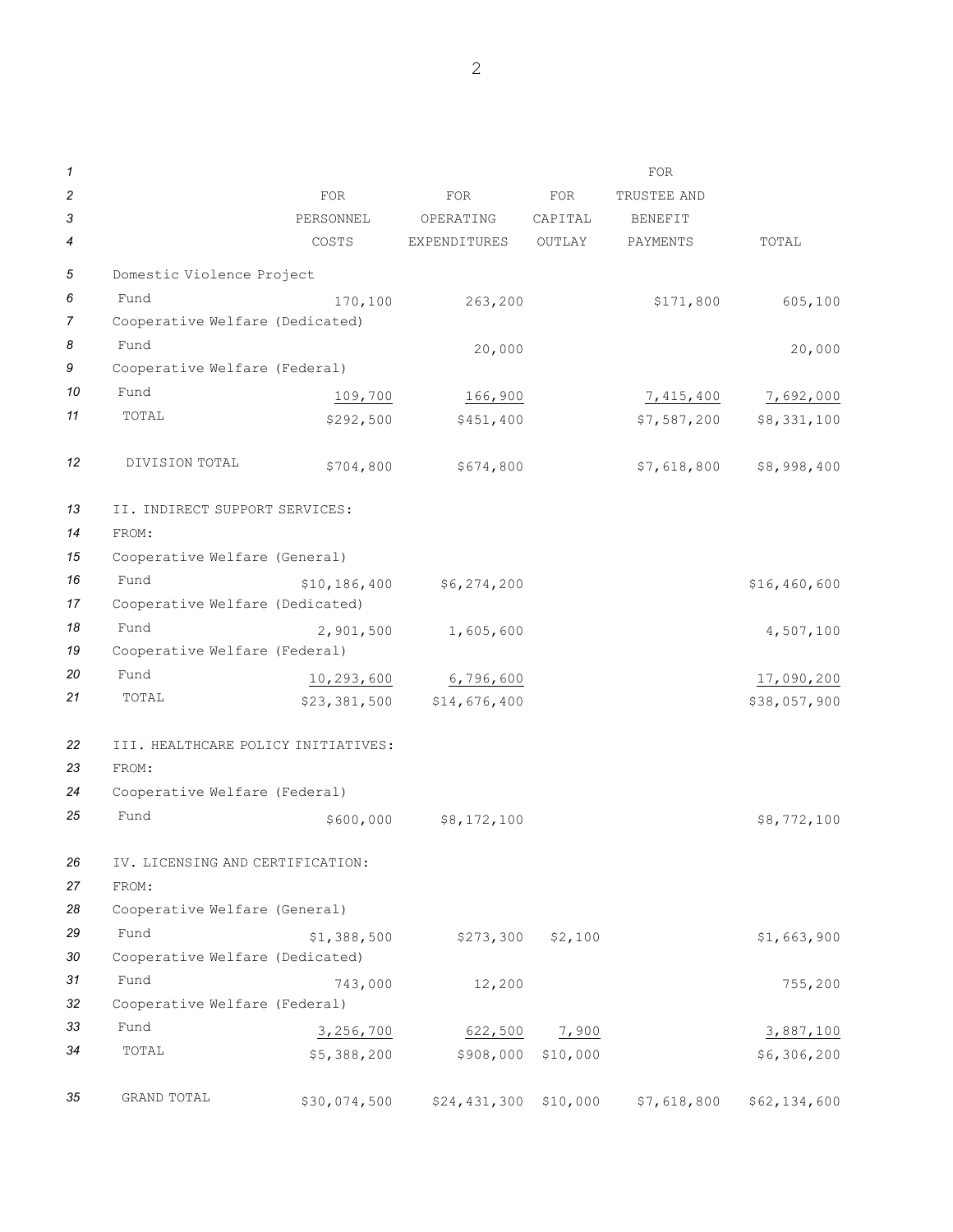SECTION 2. FTP AUTHORIZATION. In accordance with Section 67-3519, Idaho Code, each of the divisions in the Department of Health and Welfare listed below is authorized no more than the number of full-time equivalent positions at any point during the period July 1, 2015, through June 30, 2016, unless specifically authorized by the Governor. The Joint Finance-Appro- priations Committee will be notified promptly of any increased positions so authorized.

| 8  |  |  |
|----|--|--|
| 9  |  |  |
| 10 |  |  |
| 11 |  |  |
| 12 |  |  |

 SECTION 3. GENERAL FUND TRANSFERS. As appropriated, the State Con- troller shall make transfers from the General Fund to the Cooperative Welfare Fund, periodically, as requested by the director of the Department of Health and Welfare and approved by the Board of Examiners.

 SECTION 4. TRUSTEE AND BENEFIT PAYMENTS. Notwithstanding the provi- sions of Section 67-3511, Idaho Code, funds budgeted in the trustee and benefit payments expenditure class shall not be transferred to any other expense classes during fiscal year 2016.

 SECTION 5. PROGRAM INTEGRITY. Notwithstanding any other provisions of law, it is hereby declared to be the intent of the Legislature that the De- partment of Health and Welfare shall be required to provide those services authorized or mandated by law in each program, only to the extent of funding and available resources appropriated for each budgeted program.

 SECTION 6. MEDICAID TRACKING REPORT. The Department of Health and Wel- fare, Medicaid Division and Indirect Support Services Division, shall de- liver on <sup>a</sup> monthly basis to the Legislative Services Office and the Division of Financial Management <sup>a</sup> report that compares the Medicaid budget as appro- priated, distributed by month for the year, to actual expenditures and re- maining forecasted expenditures for the year. The report shall also include <sup>a</sup> forecast, updated monthly, of the next fiscal year's anticipated trustee and benefit expenditures. The format of the report, and the information in- cluded therein, shall be determined by the Legislative Services Office and the Division of Financial Management.

 SECTION 7. MEDICAID PROGRAM INTEGRITY COLLECTIONS. It is the intent of the Legislature that the Indirect Support Services Division provide reports biannually to the Legislative Services Office and the Division of Financial Management comparing the total costs from all funding sources used for the Medicaid Program Integrity Unit and the collections related to those ef- forts. The format of the report, and the information included therein, shall be determined by the Legislative Services Office and the Division of Finan-cial Management. The first report shall be submitted no later than December